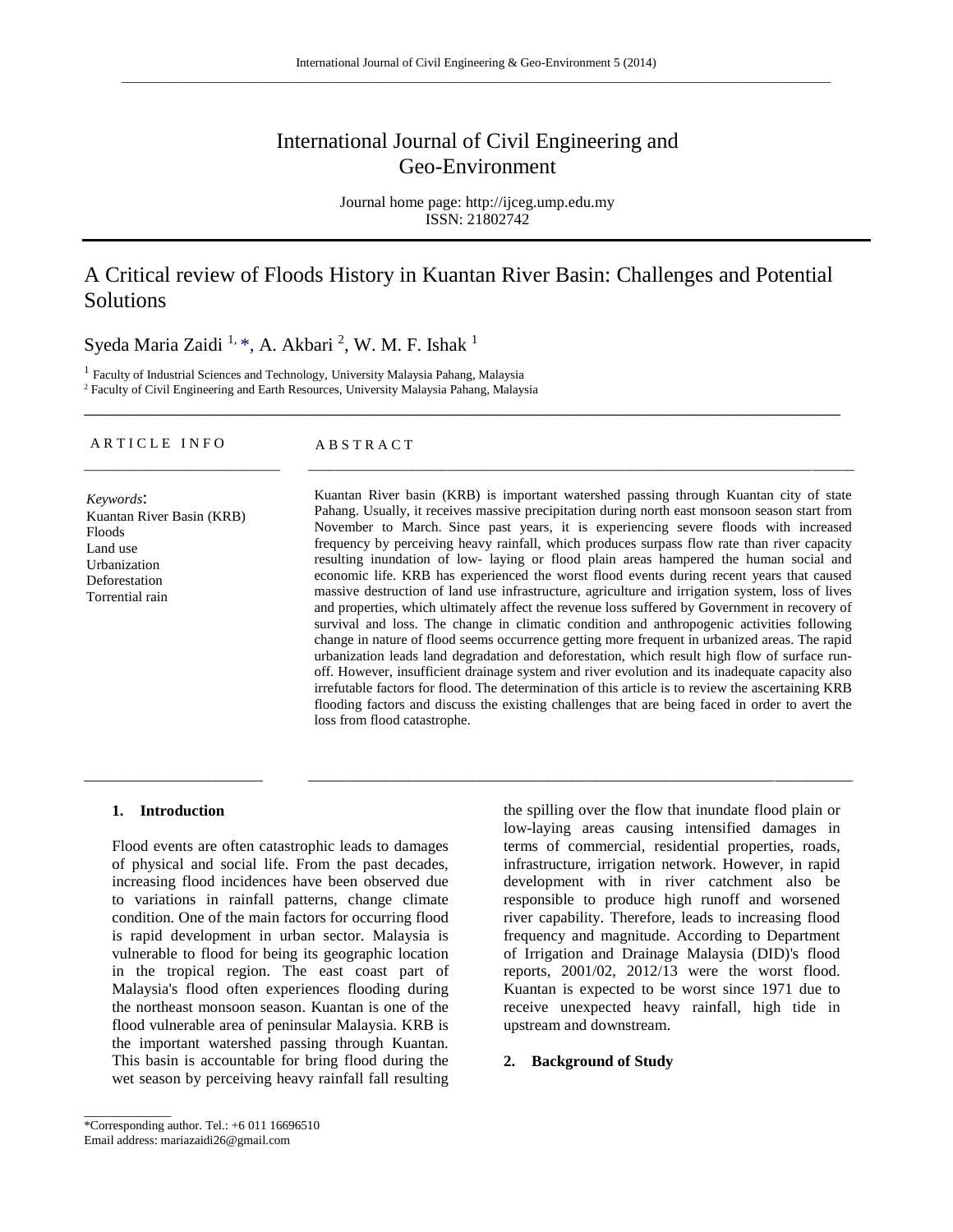Flood is one of the examples of environmental hazard resulted from inequity of the water cycle usually associated with building of urban areas and insufficient drainage design (Schueler, 1994). Approximately 60% of Malaysian Population is residing in flood plain have experienced an unprecedented flood because of its geographic association among river and built-up places. Since, the last decade flood incidences seem to be receiving more frequently from the influence of unpredictable torrential rain, high tide in the catchment. The rapid urbanization causing land use degradation and deforestation also contributed to distress flood hazards. Chan (1997) stated that the risk of flash flooding has increased because of constructing buildings, road, which heads to the impervious surface. Therefore, the society residing in flood plain suffered with tangible and intangible losses carried from flash floods ultimately affect their socioeconomic condition. There have been several studies that proved urban development as dominant factor causing rapid river flow, which is a direct consequence of reduced vegetation cover (Lazaro, 1990).

KRB has chosen as study area is an important river of Pahang start from Sg. Lembing passing through Kuantan City and drained in to South China Sea. It covers an area of  $1630 \text{ km}^2$ . The elevation range is from 0 at the mouth of watershed to 1511 m in the remotest part of north-west watershed. KBR contains of several main tributaries, which drain the rural, agricultural, urban and industrial areas of Kuantan (Nasir et al.,.



**Figure 1:** Kuantan River Basin (KRB)

KRB has history of experiencing the flood since past decades because of its tropical climatic condition torrential rain brings spilling over of river surface runoff inundate low laying areas hampered human

social and economic life. After 30 years of disastrous flood in 1971, the year 2001/02 experienced havoc flood with magnitude of 3.9 brought by continuous heavy rainfall during the northeast monsoon which hit most of the part of Peninsular Malaysia. Pahang was submerged under water after nearby rivers overflowed affected 18,000 people and 22,940 sq.km of land (EKA, 2002). While, right after 10 years another worst flood condition in years 2011/12 paralysed Kuantan. Sudden flood due to continuous massive rainfall affected approximately 6,000 flood victim reportedly; several roads were badly flooded, and hundreds of vehicles trapped in resulting of the poor drainage system that did not cope ponderous rain (Kuala Lumpur Post, 2012). The unpredicted massive flood, recently in 2013 experienced due to prolonged heavy rainfall and land-use change brought serious risk to society. Especially to low laying areas Kuantan and Kemaman. Kuantan was severely distressed. Around 14,044 people evacuated and major damages occurred in terms of electricity, road's structure, buildings and belongings thus government suffered with significant financial cost for repairing flood damages (Jamaludin et al., 2013). Torrential rain caused rise in level of river basin resulting increased outflow discharge.

Which destroyed agricultural crops, caused loss of human lives and property (Rahaman, 2014). According to Abdullah (2002), flood disasters remain to increase in incidence and magnitude, mainly for human to occupy flood plains, ignore the threats of such vulnerable regions, over-develop land and reduce natural resources. Insufficient implementation of flood control regulations is another reason of flood hazards causing significant property damages, loss of economy, inconvenience, and sometimes loss of life are the impacts of flood.

The risk of incidence of flood is remained due to variations in nature of occurrence in a resultant of global warming bring rise in temperature causing heavy rain, rise in sea level, inappropriate river storage and poor drainage produce surplus runoff The most vital recently urbanization taking place rapidly leads to deforestation and land use degradation results fluctuating the nature of flood. Following the disastrous flood events, several studies on river basin carried and constructive steps have been taken for proactive flood control measures by major authorities (Chan, 1997) different structural and non-structural techniques instigating for flood controlling such as early warning, flood forecasting system structured to handle with vulnerability. Similarly, the managing of river basin to avoid overflowing during flash flood and designing upgrade drainage patterns in order to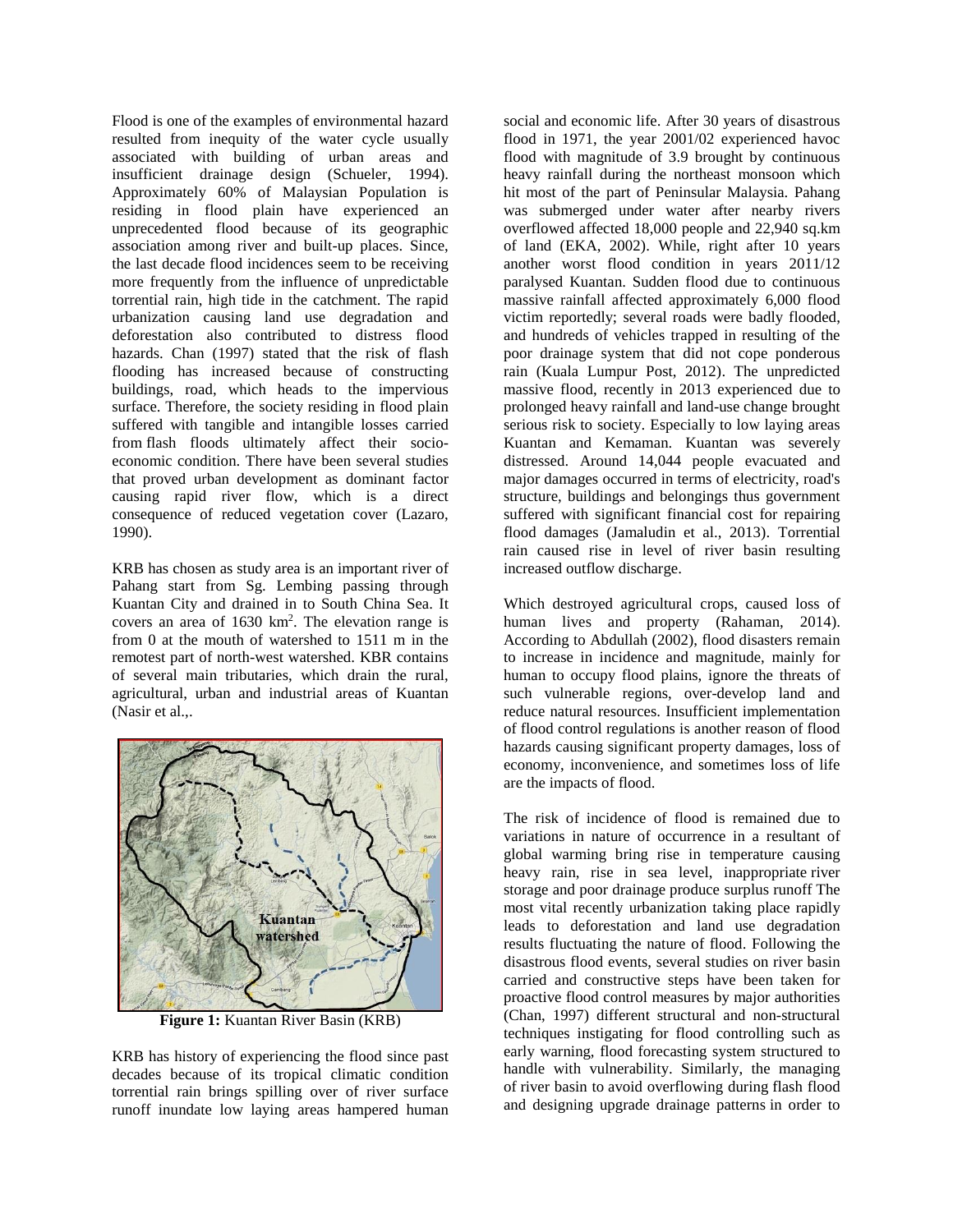cesspit the surface runoff generated from urban areas. After the disastrous flood in 1971, Flood Control Commission (FCC) founded by Government took several structural and non-structural steps to cope with serious issue (Chia, 2004). Currently Drainage and Irrigation Department (DID) directing the responsibility for flood control incidences carrying some affective measures with collaboration of other administrations, non- administration agencies, private sectors and societies such as peak flood response, early-warning alert system and restoration of river basins in order to evade the probabilities of catastrophic hazards.



**Figure 2:** Flash Floods at Jalan Tun Ismail, Kuantan (source: New Straits Times, 10 December 2011)



**Figure 3:** Flash Flood, Kuantan (Source: beforeitsnews, 25 December 2012)



**Figure 4:** Water logging, Arial picture, Kuantan (source: The St Timers Only, 06 December2013)

## **3. Discussion**

Malaysia is vulnerable to flood because of geographical location and tropical climatic condition. Global warming brings abnormal torrential rainfall, rise in sea level, which increased flood risk. Malaysia associating with 189 river basins (Mohammad, 2003). Usually, faces two monsoon periods (1) southwest monsoon (SWM); (2) northeast monsoon (NEM). NEM brings heavier rainfall. KRB has chosen as study area, the important river of Pahang state passing Kuantan city and discharge into South China Sea. KRB is one responsible factor of flooding as a result of prolonged heavy rainfall during NEM by producing surplus surface runoff that exceed from basin compensation capacity causing floods to low laying areas and hampered human social and economic life. KRB has experienced the flood in past period's incidences. It has been observed that, change climatic condition resulting abnormal rainfall pattern and perceiving anthropogenic activities following the change in flood nature and incidence getting more frequent with vary in concentration. Recently, the years 2001, 2011 and 2013 has been considered to perceive worst flood disaster after 1971 catastrophic event.

The reason for happening such catastrophe is due to different natural and unnatural evolution processes. Most undeniable is human contribution to global warming causing alteration in temperature brings torrential rain and rapid urban development and transformation following land use changes which disrupt river catchment. Kuantan since the increasing in population growth 2.68% annually (according to Kuantan Municipal Council) experiencing urban and industrial development, which heading to conservation of forest and agricultural land. Another, important factor for occurrence of hazard, KRB has been going to experience changes in land due to increase in population, which is about 70,000. People started to live more urbanize thus it outer the edge of urban limit. Therefore, changes in land use accompanying with deplantation, removal of soil, and degrading land surface fluctuating the rainfall runoff relationship follow-on peak discharge and increased flood frequencies. Constructing the infrastructure and buildings in flood-prone areas is exposed to augmented danger (Konrad, 2014). While, KRB brought the process of sedimentation, soil erosion and siltation characteristic instigating un-uniform breadth and erratic depth shorten river capacity influence from climatic change and anthropogenic activity. There is the need to increase environmental protection strategies.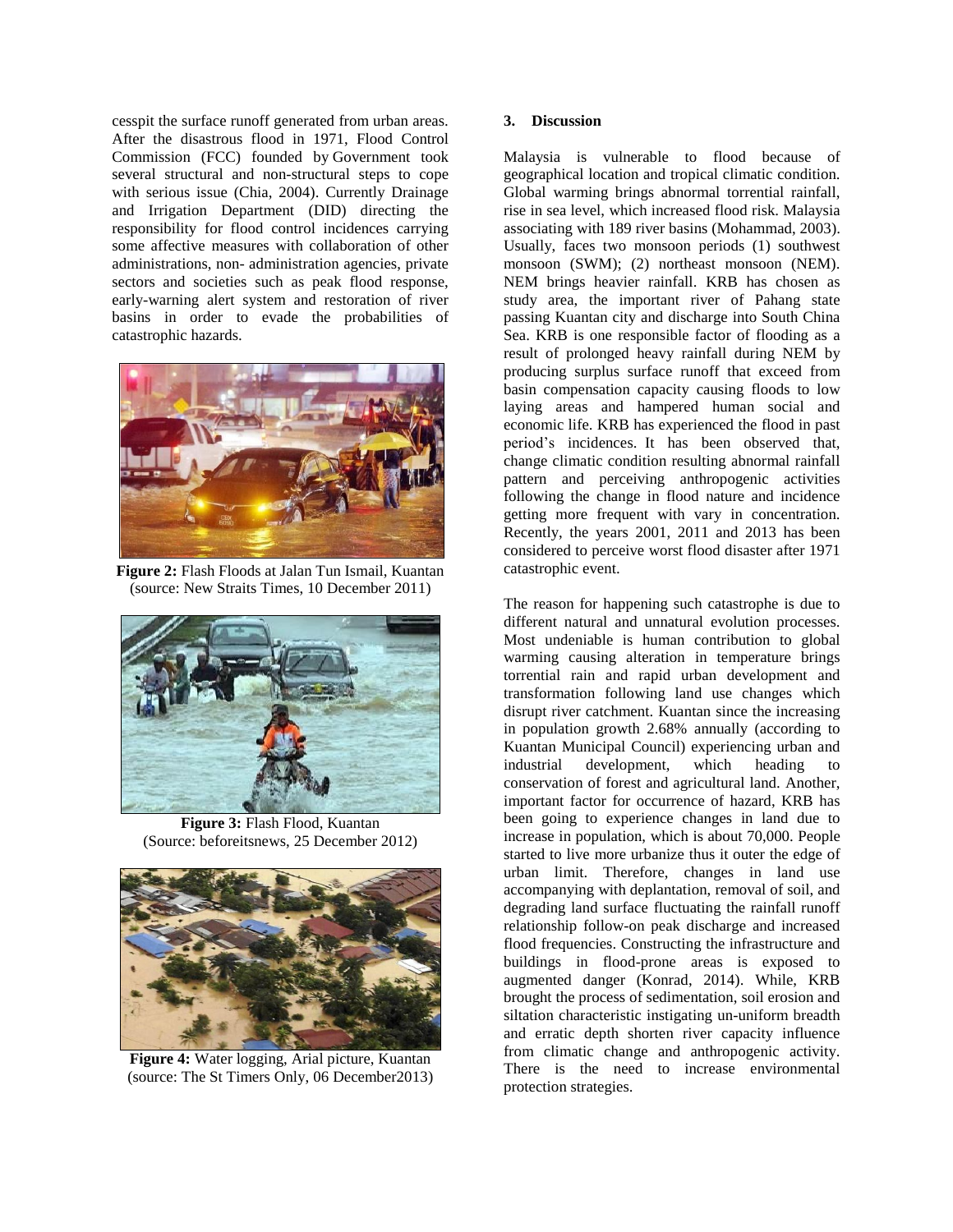Presently, the important challenge while processing urban development is to arrange for protective strategy in order to save natural resources from destruction without effecting climate change. According to Rahaman (2014), the strong support to the sustainable land use concept in order to sustain the environment by providing awareness on community based in disaster preparedness and essential preventive measures to respond would help to reduce the human loss probability in severe disaster. However, improved efficient drainage system also effective to cesspit the surface runoff water generated from urban area hence prevent from flooding.

According to Kuantan Municipal Council , the city is predicted to experience more extreme weather conditions in future that with change in rainfall. In Kuantan from administrative authorities conducting study projects to prevent from severe flooding such as suitable early-warning strategy, flood forecasting, and constructing the water reservoirs. However, DID flood warning system is too short (Mohamad et al., 2012) according to the response of local respondents, so they did not have time to prepare themselves for evacuation. There is a need to make efficient warning system using advance hydro metrological technologies give alerts prior to an event occur in a manner that community and decision maker could be able to set security precautions.

### **4. Conclusion**

In sum-up, to prevent KRB and it nearby low laying areas from severe flood events. There is a need to restoration of river to make smooth and capable to cope with surpass water flow, upgrading of efficient drainage system and prevent land use degradation as much possible. The rapid urbanization and land use degradation are most main aspects for causing flash flood. If this continues as so there will be more chances to increased flood intensity, which will be more disastrous and havoc for physical, environmental and economic cost.

# **Acknowledgments**

We are thankful to Faculty of Industrial Sciences and Technology, Faculty of Civil Engineering and Earth Resources and University Malaysia Pahang for financial support.

# **References**

- Abdullah, K. 2002. Integrated river basin management, in *Buletin Ingenieur*, Penerbit Universiti Sains Malaysia, Penang, Malaysia.
- Chan, N. W. 1997. Increasing flood risk in Malaysia: causes and solutions. *Disaster Prevention and Management*, 6(2), 72-86.
- Chia, C. W. 2004. Managing Flood Problems In Malaysia, in *Buletin Ingenieur*, pp. 38-43, Board of Engineers Malaysia, Malaysia. [http://www.bem.org.my/publication/juneaug04/F](http://www.bem.org.my/publication/juneaug04/F%28Flood%29%2838-43%29.pdf) [%28Flood%29%2838-43%29.pdf](http://www.bem.org.my/publication/juneaug04/F%28Flood%29%2838-43%29.pdf)
- Kuala Lumpur Post. 2012. Kuantan No Christmas for Residents, Poor Drainage System Blamed. *Kuala Lumpur Post: News on Time*. G-Equity Sdn. Bhd., Last accessed 20 Apr. 2014. [http://www.kualalumpurpost.net/kuantan-no](http://www.kualalumpurpost.net/kuantan-no-christmas-for-residents-poor-drainage-system-blamed/?id=3)[christmas-for-residents-poor-drainage-system](http://www.kualalumpurpost.net/kuantan-no-christmas-for-residents-poor-drainage-system-blamed/?id=3)[blamed/?id=3](http://www.kualalumpurpost.net/kuantan-no-christmas-for-residents-poor-drainage-system-blamed/?id=3)
- Lazaro, T. R. 1990. *Urban Hydrology (revised edition)*, 264 pp., CRC Press, Lancaster, Pennsylvania, USA.
- Mohamad, S., Hashim, N. M., Aiyub, K., and Toriman, M. E. 2012. Flash Flood and Community's Response at Sg. Lembing, Pahang. *Advances in Natural and Applied Sciences*, 6(1), 19-25.
- M. F. Mohammad. 2003. Key Challenges in Urban Flood Mangement, Knowlwdge, Experiecnces and Policy, in Malaysia perspective. in Regional *workshop on climate change and urban flooding management*, UNESCAP.
- Nasir, M. F. M., Zali, M. A., Juahir, H., Hussain, H., Zain, S. M., and Ramli, N. 2012. Application of receptor models on water quality data in source apportionment in Kuantan River Basin. *Iranian journal of environmental health science & engineering*, 9(1), 1-12.
- Jamaludin, M. H., S. Jaafar, B. K. Chuah, and Z. Abdullah. 2013. FLOOD : Kuantan Town Centre Almost Paralysed, 37,100 Evacuated in 4 States." *New Straits Times*. The New Straits Times Press (Malaysia) Berhad, Last accessed 20 Apr. 2014. [http://www2.nst.com.my/latest/font-color-red](http://www2.nst.com.my/latest/font-color-red-flood-font-kuantan-town-centre-almost-paralysed-37-100-evacuated-in-4-states-1.421108)[flood-font-kuantan-town-centre-almost-paralysed-](http://www2.nst.com.my/latest/font-color-red-flood-font-kuantan-town-centre-almost-paralysed-37-100-evacuated-in-4-states-1.421108)[37-100-evacuated-in-4-states-1.421108](http://www2.nst.com.my/latest/font-color-red-flood-font-kuantan-town-centre-almost-paralysed-37-100-evacuated-in-4-states-1.421108)
- Rahaman, H. A. 2014. An Overview of Environmental Disaster in Malaysia and